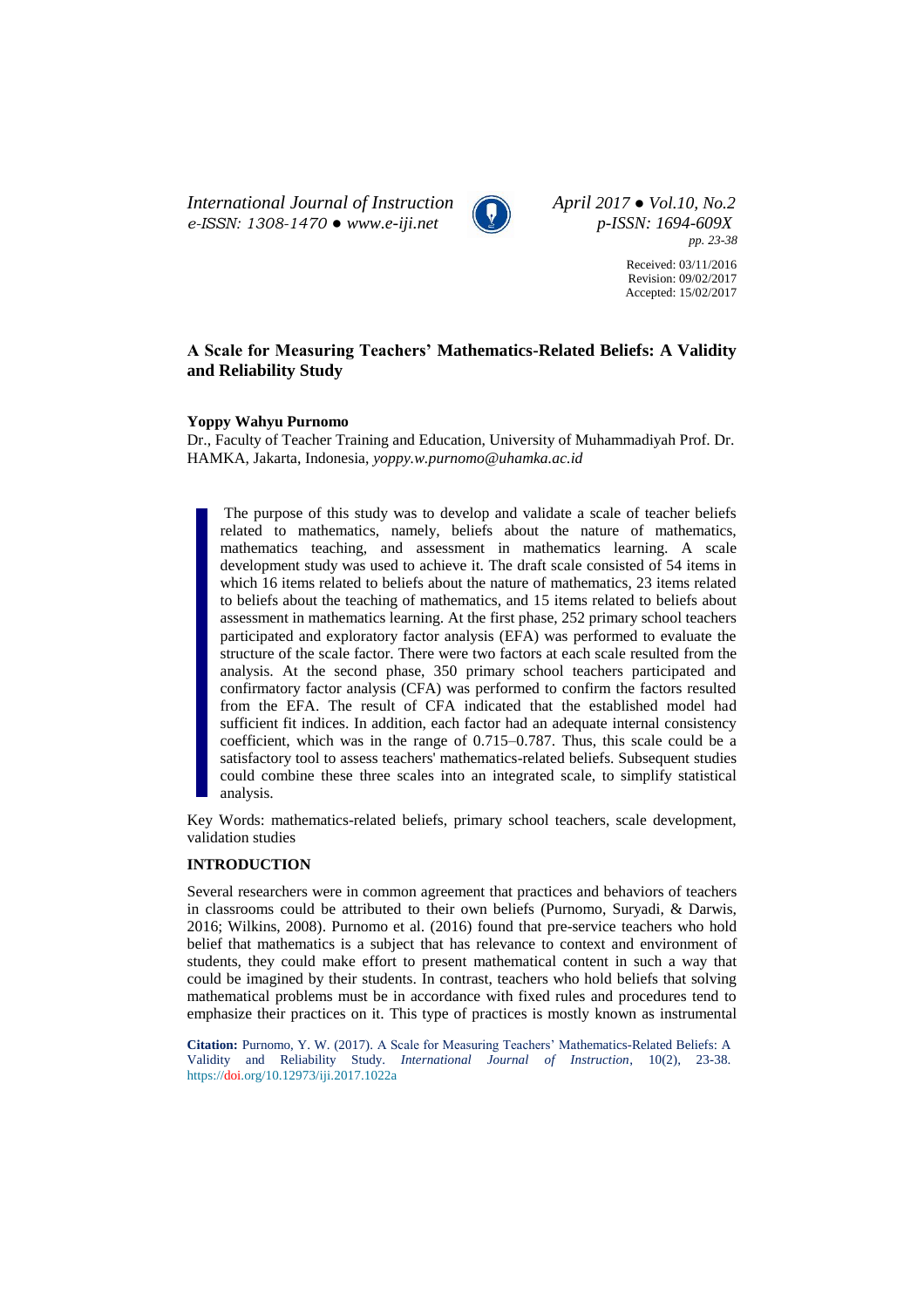teaching which might impede students to learn mathematics meaningfully as it heavily focuses on developing procedural knowledge devoid of understanding. As a result, students often make error when mathematical procedure is not fulfilled (Purnomo, Kowiyah, Alyani, & Assiti, 2014). Therefore, it makes sense that the focus of teacher education programs is to build teachers' belief systems (Jao, 2016; Shinde & Karekatti, 2012), especially to improve mathematics learning process.

In recent decades, there has been concern about studies regarding building beliefs and development of mathematical knowledge for teaching (e.g. Lui & Bonner, 2016; Tatto et al., 2008). Drageset (2010) and Holm and Kajander (2012) revealed that beliefs and the knowledge are related to and influenced each other in teacher professional development. It might affect quality of teaching and subsequently impact on students achievement in mathematics learning (Kajander, 2007).

Exploring teachers' belief is important step for developing policies and or obtaining an effective approach in teacher education programs. In Indonesia, teacher education programs has not focused on building teachers' belief systems related to mathematics (Purnomo et al., 2016). In addition, research examining teachers' belief systems related to mathematics in Indonesia is yet to be conducted. Thus, the study focus on developing instruments to assess teachers' belief systems related to mathematics in Indonesia.

Some studies demonstrate different opinions about the most appropriate method to assess teachers' beliefs in mathematics. Leder and Forgasz (2002) summarize some of the methods that can be used such as interviews, questionnaires, observation, analysis of journal entries, reflections, and post-lesson conferences. In mathematics education research, a clinical interview is common method to explore teacher beliefs. However, this method is limited to a small sample, so it is poor in describing tendency of mathematics-related beliefs that are held by teachers on a large scale. Thus, questionnaires have become one of the major instruments appropriate to describe the mathematics-related beliefs of teachers on a large scale.

There were several studies conducted to develop a scale of teacher beliefs, such as Brown and colleagues (Brown, Hui, Yu, & Kennedy, 2011; Brown & Remesal, 2012), who developed a scale of teacher beliefs about assessment. In addition, Barkatsas and Malone (2005) developed a scale of beliefs about nature, teaching and learning mathematics for secondary school teachers. However, studies of exploring teachers' beliefs about the nature of mathematics, teaching and learning, and assessment in an integrated manner are still limited. Therefore, this study aims to develop a scale for assessing teacher beliefs related to mathematics, which consists of beliefs about the nature of mathematics, teaching of mathematics, and assessment in mathematics learning. Our scale could be used to describe the mathematics-related beliefs of teachers on a large scale.

## **CONTEXT AND LITERATURE REVIEW**

Arbitrary construct of beliefs has led many researchers to define and draw conclusions differently (Purnomo et al., 2016; Savion, 2009). Some researchers (e.g. Furinghetti & Pehkonen, 2002; Purnomo et al., 2016) agree that belief can be in the cognitive domain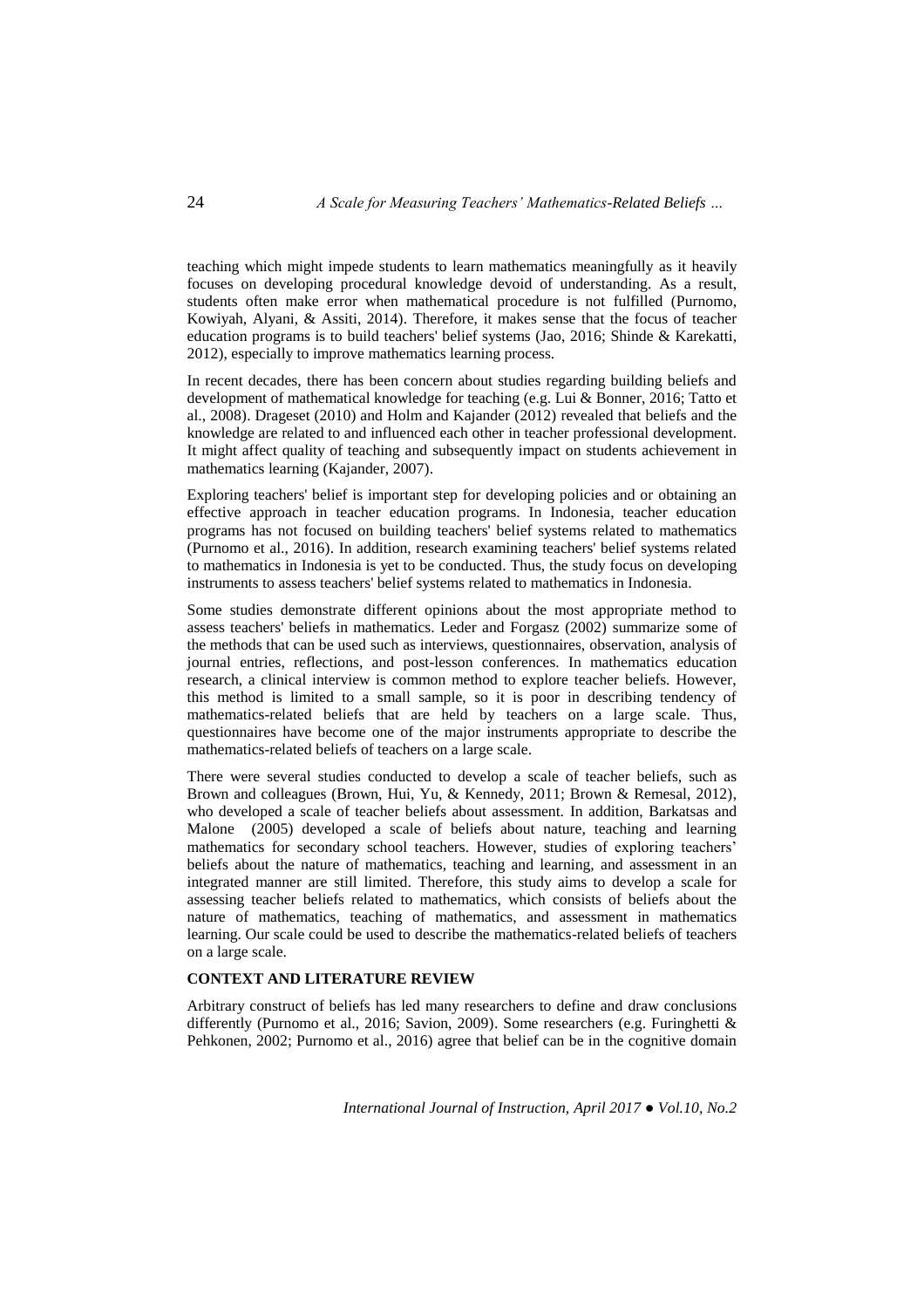if we view relationship between beliefs and knowledge. On the other hand, when we view beliefs as a reaction to a particular situation, we assume that beliefs are associated to affective domain of an individual. In this context, knowledge can be categorized into objective knowledge and subjective knowledge (Ernest, 1991; Furinghetti & Pehkonen, 2002). Objective knowledge is knowledge that is accepted by certain community, while subjective knowledge is knowledge that is created or interpreted by individuals and does not have to be evaluated by others. Therefore, beliefs could be explained as subjective knowledge of an individual based on his/her experience and expressed with propositional attitudes, views and perceptions for the value of truth (Purnomo et al., 2016).

Teachers' beliefs related to mathematics encompass their beliefs about the nature of mathematics, mathematics teaching (and learning), and assessment. Beliefs about the nature of mathematics comprise an individual's subjective knowledge of mathematics as a discipline (Beswick, 2012; Thompson, 1992), so this belief is related to an individual's perspective of the philosophy of mathematics. Meanwhile, teacher beliefs about teaching mathematics comprise the teacher's subjective knowledge on the various types and steps of teaching, meaning teaching and learning, the role of teachers and students in learning, how students learn mathematics, and classroom activities related to the teaching of mathematics (Boz, 2008; Thompson, 1992). The implication is that teacher beliefs about learning become an integral part and a subset of beliefs about teaching. According to Purnomo et al. (2016), teacher beliefs about learning are always explicitly linked with how to make students learn the best. Therefore, we only use the term "teaching" for the case of teacher beliefs. Finally, beliefs about assessment refer to the subjective knowledge of teachers regarding the nature, essence, and/or purpose of assessment in mathematics learning (Brown & Gao, 2015; Suci & Purnomo, 2016).

We use another aspect as a basis to develop a scale of teacher beliefs related to mathematics. They are interdependent and have their respective positions in guiding the direction and purpose of the teacher in mathematics classes. For example, for teachers who believe that mathematics is static or has absolute truth (that includes a set of rules, facts, or procedures used to obtain a correct answer), their belief in teaching leads to a transmission model of teaching that is characterized by exposure, drills, and memorization, known as instrumental teaching. As a result, assessment is more likely to be seen as a way to give punishment and verification.

#### **METHOD**

A scale development study was selected to develop an instrument that adequately measures the teachers' mathematics-related beliefs. The procedures were as follows (a) defining and specifying the construct being measured, (b) generating an item pool, (c) providing and considering the study of experts on initial item pool, (d) refining and validating scale, (e) evaluating the items (DeVellis, 2017; Wymer & Alves, 2013). Furthermore, explanation related to participants, instrument and procedures, and data analysis can be seen in detail below.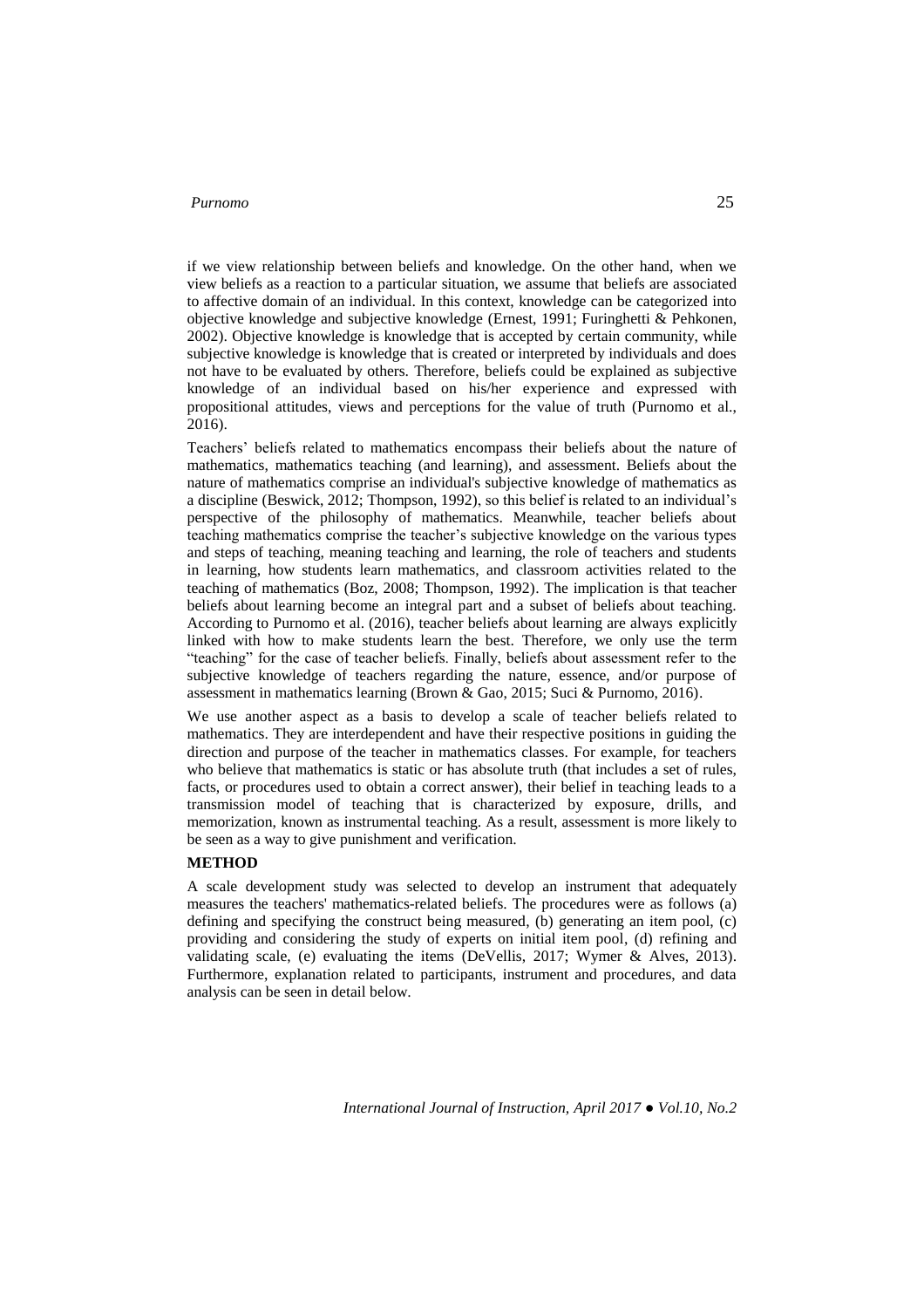26 *A Scale for Measuring Teachers' Mathematics-Related Beliefs …*

## **Participant**

The population of the research is primary school teachers in Jakarta in the 2015/2016 academic year. The participants in this research were divided into two independent samples. The participants in the first sample consist of 252 primary school teachers in Jakarta, who were selected conveniently. This technique has been selected for some benefits, including less cost and time-consuming, and ease of administration (McMillan & Schumacher, 2006). They are 19.8% male and 79.4% female, while the rest had no information. The participants in the second sample consist of 350 teachers from 75 different primary schools in East Jakarta. Initially, out of six cities in Jakarta, one city was selected conveniently. Then schools in the city were selected randomly. From those schools, several teachers were picked up conveniently as participants. They are 80.9% female and 17.5% are male, while 1.5% had no information. The sample size for both groups was more than the acceptable threshold for factor analysis which was equal to 200 (Barrett, 2007; Pituch & Stevens, 2016).

#### **Instrument and Procedures**

Studies related to beliefs (i.e. Beswick, 2005; Brown, 2004; Charalambous, Philippou, & Kyriakides, 2002; Genc, 2005; Op't Eynde & De Corte, 2003; Tatto et al., 2008; Van Zoest, Jones, & Thornton, 1994) are used to develop the questionnaire items. The questionnaire was classified into four parts: questions about teacher demographics, beliefs about the nature of mathematics (BN-M), beliefs about the teaching of mathematics (BT-M), and beliefs about assessment in mathematics learning (BA-M). The draft scale includes 54 items using six-point Likert scales ranging from 1 (strongly disagree) to 6 (strongly agree). The draft scale was written in Bahasa Indonesia. The composition of each subscale consists of 16 items BN-M, 23 items BT-M, and 15 items BA-M. After preparing the questionnaire items, the content validity was qualitatively performed with the involvement of two experts hold doctorates in the field of mathematics education and one expert hold doctorates in the field of educational research and evaluation. Two experienced teachers were also involved in this research. Analysis and revisions were performed based on advice from experts.

#### **Data Analysis**

Analysis of the data of BN-M, BT-M, and BA-M was conducted separately. This allowed researchers to classify indicators into the respective appropriate dimensions. In addition, it can also be used for further research interests related to the consistency between them. The data obtained from the first group were analyzed using Exploratory Factor Analysis (EFA) aided IBM SPSS statistical software version 21. The EFA procedure uses principal components analysis (PCA) and two common methods: varimax and promax. Both are compared to obtain the best possible result. To determine the number of factors, we look at the Kaiser criteria, screening plot, and interpretation of each factor. The construct was developed from the first group of data, further confirmed using Confirmatory Factor Analysis (CFA) with the help of statistical software SPSS AMOS version 22. The Maximum Likelihood (ML) method with Bollen-Stine bootstrapping with 500 samples and bias-corrected bootstrap confidence intervals at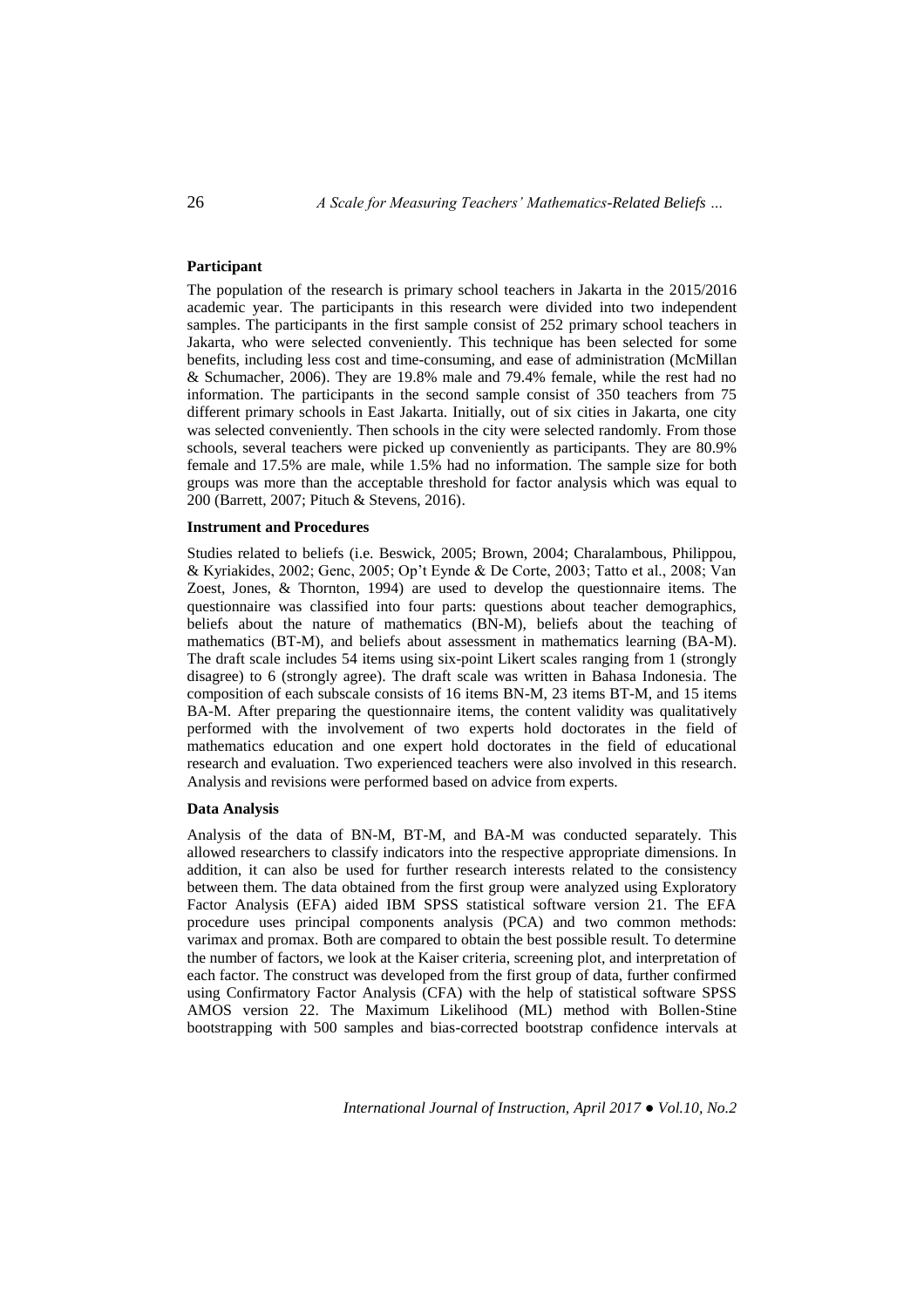90% was employed as an alternative for data that violate the assumption of normal (Byrne, 2013; Nevitt & Hancock, 2001). Fit indices for the model using several statistical criteria with a threshold in each are shown in Table 1, i.e. Normed Chi-Square (NC), Root Mean Square Error of Approximation (RMSEA), Standardized Root Mean Square Residual (SRMR), Goodness-of-Fit Statistic (GFI), Adjusted Goodness-of-Fit Statistic (AGFI), Normed Fit Index (NFI), Tucker-Lewis Index (TLI), and the Comparative Fit Index (CFI).

## Table 1

Threshold measures for fit indices model

| <i>Index</i> | <b>Threshold</b>   |                            |  |  |
|--------------|--------------------|----------------------------|--|--|
|              | Good Fit           | Acceptable fit             |  |  |
| NC.          | $1 \leq NC \leq 2$ | $2 \leq NC \leq 3$         |  |  |
| <b>RMSEA</b> | $\leq 0.05$        | $0.05 <$ RMSEA $\leq 0.08$ |  |  |
| <b>SRMR</b>  | $\leq 0.05$        | $0.05 <$ SRMR $\leq 0.08$  |  |  |
| <b>GFI</b>   | $\geq 0.95$        | $\geq 0.90$                |  |  |
| <b>AGFI</b>  | $\geq 0.95$        | $\geq 0.90$                |  |  |
| <b>NFI</b>   | $\geq 0.95$        | $\geq 0.90$                |  |  |
| <b>CFI</b>   | $\geq 0.95$        | $\geq 0.90$                |  |  |
| TLI          | $\geq 0.95$        | $\geq 0.90$                |  |  |

Furthermore, the construct validity (i.e. convergent and discriminant validity) was examined. This can be evaluated by how well the coefficients of standardized factor loading, composite reliability (CR) and average variance extracted (AVE) are generated. A coefficient of 0.4 for standardized factor loading, 0.7 for CR, and 0.5 for AVE is an adequate limit for each of these measures. The discriminant validity can be evaluated by comparing the square root of AVE for any two constructs and the correlation estimate between the same construct (Abdullah, Marzbali, Woolley, Bahauddin, & Tilaki, 2014; Hair, Black, Babin, & Anderson, 2010). In addition, Hair et al. (2010) state that discriminant validity can also be evaluated by comparing AVE with the maximum shared squared variances (MSV) and the average squared shared variances (ASV). Finally, the internal consistency of each dimension for each subscale of beliefs is calculated using Cronbach's alpha. A coefficient of 0.6 is used as the limit for adequate internal consistency (Clark & Watson, 1995).

### **FINDINGS**

#### **Data Screening**

Prior to the EFA and CFA, data screening was performed by checking the missing data, the normality of the data, and outliers. Multiple imputation methods is a recommended way to cope with missing data (Fichman & Cummings, 2003; Schlomer, Bauman, & Card, 2010). Furthermore, transformation was selected to normalize the data. Data for EFA met the criteria of normal, while for the data for the CFA, only the scale of BN-M is normally distributed. Therefore, for the data is not normal: it will be reported with the p-value from Bollen-Stine bootstrapping (Byrne, 2013; Loehlin, 2004).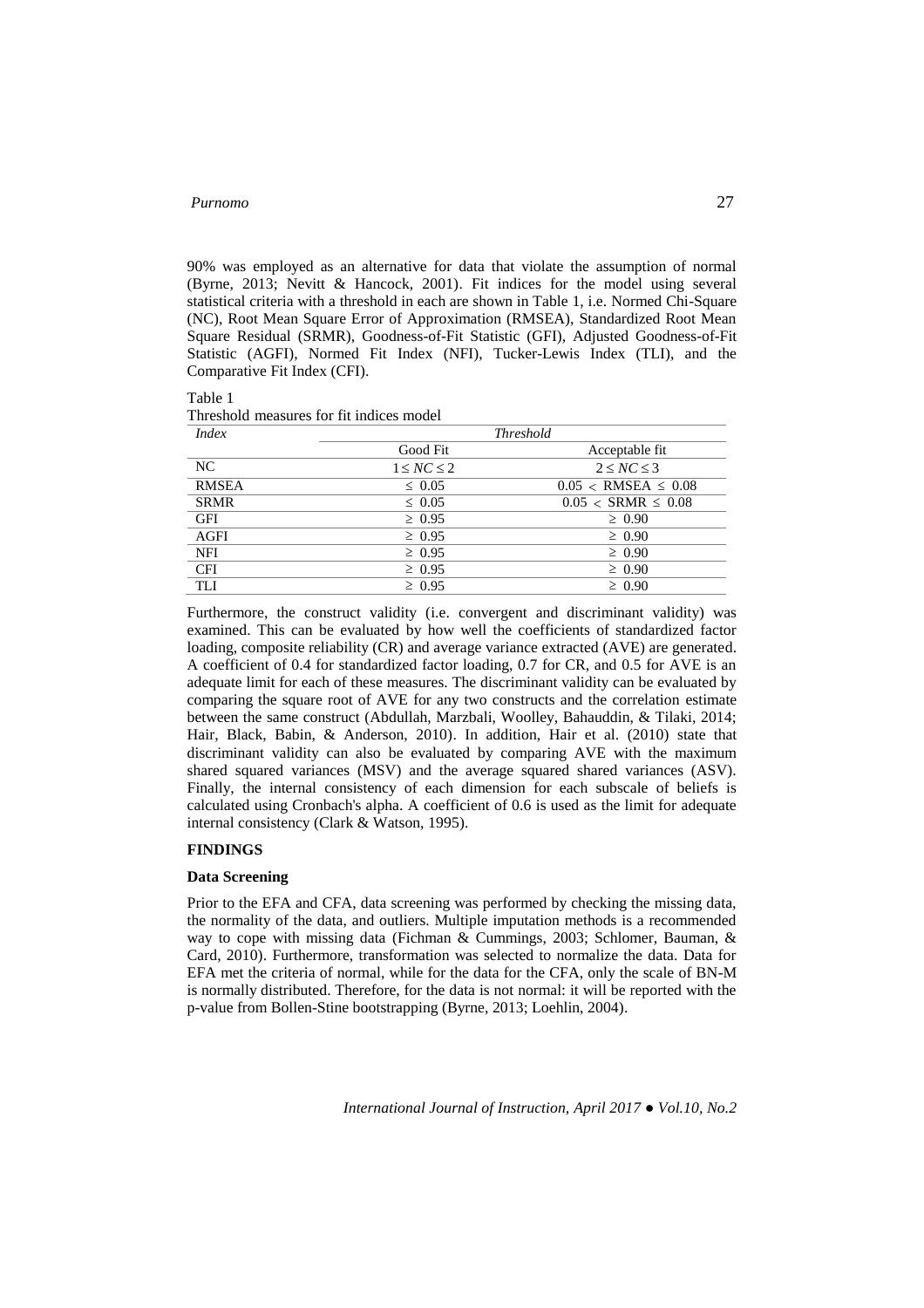Analysis of the matrix correlation for each dimension (i.e. BN-M, BT-M, and BA-M) was performed with the Kaiser-Meyer-Olkin (KMO) measure of sampling adequacy; the results were 0.693, 0.822, and 0.903 respectively. On the other hand, Bartlett's test of sphericity produces a p-value  $< 0.01$  for each subscale.

#### **Beliefs about the Nature of Mathematics**

#### *EFA of the BN-M*

An iterative process of PCA with a varimax method to construct BN-M produced two components or factors. The solution was calculated from 46.034% of the total variance, 10 of the 16 items were used to describe both factors. Each of the items had significant factor loading because it was in the range of 0.536–0.759, i.e. above 0.32 (Tabachnick & Fidell, 2007). We named each factor based on the relationship between items and the relevant literature (Ernest, 1991, 1998; Hersh, 1997; Op't Eynde & De Corte, 2003). Factor 1 was associated with the view of mathematics as relevant objects; factor 2 was associated with dynamic views about mathematics. However, both factors were equally related to a view of social constructivism in mathematics, so as to identify traditional beliefs about mathematics that can be measured by looking at the opposite of the two factors. Coefficient alpha internal consistency estimates for the two factors were 0.709 and 0.651 for relevant and dynamic factors respectively.

## *CFA for BN-M*

CFA by the ML method was performed with model refinement twice, the output for the final model was  $\chi^2$  = 30.138; df = 24; p = 0.180; NC = 1.256; RMSEA = 0.028; SRMR  $= 0.044$ ; GFI = 0.978; AGFI = 0.960; NFI = 0.961; TLI = 0.988; CFI = 0.992. The model fit was good. A summary of the analysis results is given in Table 2.

#### Table 2

| Fit Indices and BN-M Model Comparison |  |  |  |
|---------------------------------------|--|--|--|
|---------------------------------------|--|--|--|

|              | Good Fit           | Acceptable Fit             | Model 0 | Model 1 | Model 2 |
|--------------|--------------------|----------------------------|---------|---------|---------|
| NC.          | $1 \leq NC \leq 2$ | $2 \leq NC \leq 3$         | 3.003   | 2.440   | 1.256   |
| <b>RMSEA</b> | $\leq 0.05$        | $0.05 <$ RMSEA $\leq 0.08$ | 0.079   | 0.067   | 0.028   |
| <b>SRMR</b>  | $\leq 0.05$        | $0.05 <$ SRMR $\leq 0.08$  | 0.066   | 0.053   | 0.044   |
| GFI          | $\geq 0.95$        | $\geq 0.90$                | 0.936   | 0.954   | 0.978   |
| AGFI         | $\geq 0.95$        | $\geq 0.90$                | 0.897   | 0.921   | 0.960   |
| NFI          | $\geq 0.95$        | $\geq 0.90$                | 0.877   | 0.918   | 0.961   |
| <b>CFI</b>   | $\geq 0.95$        | $\geq 0.90$                | 0.885   | 0.950   | 0.988   |
| TLI          | $\geq 0.95$        | $\geq 0.90$                | 0.913   | 0.949   | 0.992   |
|              |                    |                            |         |         |         |

*Note:*

*Model 1: Removal of item dynamic 1*

*Model 2: Pairs e9 and e10; e8 and e10; e8 and e9; e6 and e9; e6 and e8; e6 and e7 used as free parameters*

#### *Construct validity of the BN-M*

The analysis was continued by assessing the construct validity. Standardized factor loading for each variable in the construct beliefs about the nature of mathematics is in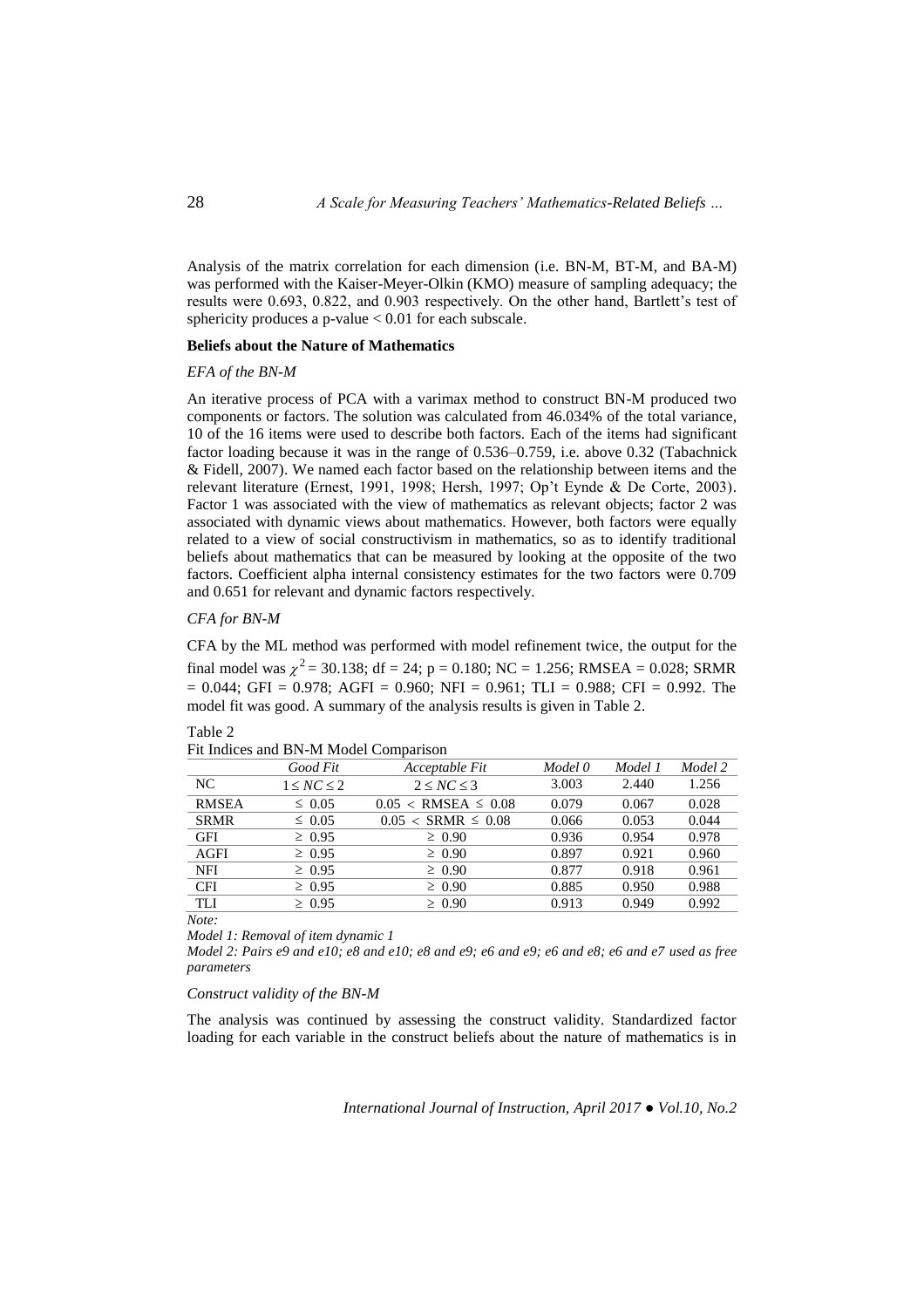the range 0.53–0.75. The CR values for the two factors were 0.75 and 0.77 for dynamic and relevant factors respectively. Both values were greater than the recommended threshold value. The AVE value of 0.5 was gained by the dynamic factor, but the value gained less than satisfactory to the relevant factor, i.e.  $0.36 < 0.5$  as the recommended threshold. Nevertheless, Malhotra and Dash (2011) state that the convergent validity was adequate though only based on CR. Based on the literature, it can be interpreted that the construct beliefs about the nature of mathematics have adequate convergent validity. The discriminant validity of each of the factors was also adequate, as indicated by the value of AVE being larger than the MSV and ASV.

### *Reliability of BN-M*

The internal consistency of each factor is greater than the recommended coefficient of 0.6. The dynamic factor has an alpha coefficient of 0.749 and 0.787 for the relevant factors. The analysis was also performed by looking at the item-corrected item-total correlation (CITC) with the result that all the items were insufficient criterion items that were 0.3 or more.

#### **Belief about Teaching of Mathematics**

#### *EFA of BT-M*

An iterative process of PCA with varimax rotation method resulted in two factors. The solution was calculated from 38.654% of the total variance and 20 of the 23 items used to describe both factors. Each of the items had a significant factor loading. Naming each factor is based on the relationship between items and is associated with the relevant literature (Cooper, 1993; Jonassen, 1991; Purnomo et al., 2016). Factor 1 was associated with a relational view of mathematics teaching and factor 2 with an instrumental view. The alpha coefficient estimates of internal consistency were 0.844 and 0.767 for the relational and instrumental factors, respectively.

### *CFA of BT-M*

Table 3

CFA by the ML method with Bollen-Stine bootstrapping was performed with three-time improvement. The output obtained for the final model of  $\chi^2$  (38) = 65.687; p = 0.03;  $NC = 1.729$ ; RMSEA = 0.048; SRMR = 0.045; GFI = 0.965; AGFI = 0.939; NFI = 0.915; TLI =  $0.945$ ; CFI =  $0.962$  indicated an acceptable model fit.

| FIL HIGICES AND DIM MODEL COMPANISON |                    |                            |       |                         |       |         |
|--------------------------------------|--------------------|----------------------------|-------|-------------------------|-------|---------|
|                                      | Good fit           | Acceptable fit             |       | Model 0 Model 1 Model 2 |       | Model 3 |
| NC.                                  | $1 \leq NC \leq 2$ | $2 \leq NC \leq 3$         | 2.611 | 2.575                   | 2.024 | 1.729   |
| <b>RMSEA</b>                         | $\leq 0.05$        | $0.05 <$ RMSEA $\leq 0.08$ | 0.071 | 0.700                   | 0.059 | 0.048   |
| <b>SRMR</b>                          | $\leq 0.05$        | $0.05 <$ SRMR $\leq 0.08$  | 0.074 | 0.062                   | 0.058 | 0.045   |
| GFI                                  | $\geq 0.95$        | $\geq 0.90$                | 0.879 | 0.920                   | 0.940 | 0.965   |
| AGFI                                 | $\geq 0.95$        | $\geq 0.90$                | 0.849 | 0.890                   | 0.912 | 0.939   |
| <b>NFI</b>                           | $\geq 0.95$        | $\geq 0.90$                | 0.707 | 0.813                   | 0.858 | 0.915   |
| <b>CFI</b>                           | $\geq 0.95$        | $\geq 0.90$                | 0.768 | 0.850                   | 0.896 | 0.945   |
| TLI                                  | $\geq 0.95$        | $\geq 0.90$                | 0.793 | 0.875                   | 0.919 | 0.962   |
|                                      |                    |                            |       |                         |       |         |

Fit Indices and BTM Model Comparison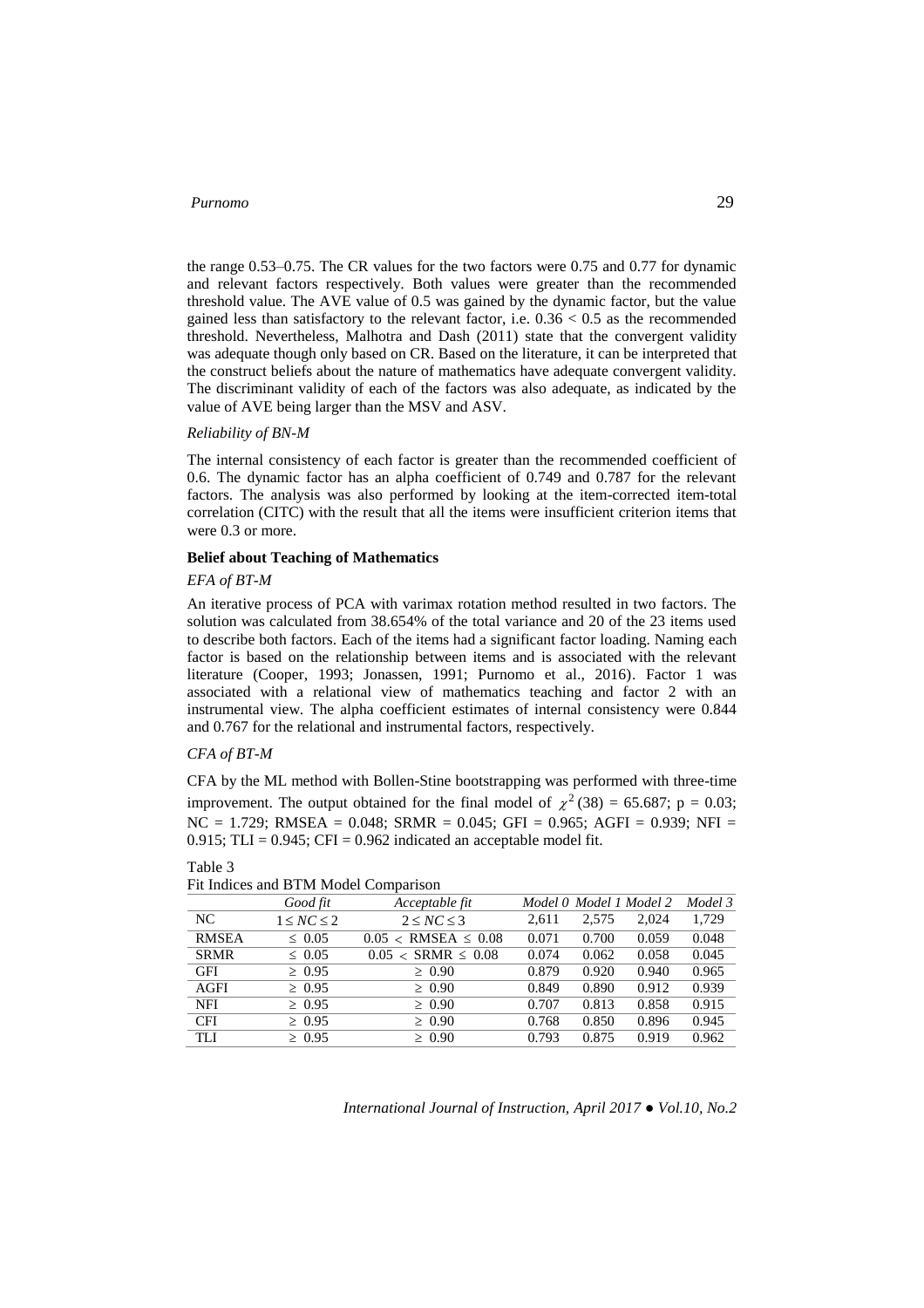## *Note:*

*Model 1 : Removal of items relational 11, relational 12, relational 14, relational 23, relational 13, and relational 17*

*Model 2 : Pairs e15 and e16; e10 and e13; e10 and e12; e1 and e13; e1 and e12 used free parameters* 

*Model 3 : Removal of items relational 15, relational 16, and instrumental 4*

## *Construct validity of BT-M*

The final model has a standardized factor loading value of 0.472–0.709, so it closes a sufficient criterion. A sufficient criterion is also obtained the CR with the instrumental factor of 0.77 and the relational factor of 0.71. Based on these two criteria, each factor has adequate convergent validity while the AVE value < 0.5. The discriminant validity was also adequate because the AVE value was greater than the values of MSV and ASV.

### *Reliability of BT-M*

Analysis of each of the items showed that the coefficient of CITC (i.e. 0.373–0.584) exceeds the recommended criteria. The coefficient alpha estimates of internal consistency for the two factors were 0.715 and 0.761 for the instrumental and relational factors, respectively.

## **Beliefs about Assessment in Mathematics Learning (BA-M)**

### *EFA of BA-M*

The analysis was followed by PCA. There are two factors that had eigenvalues greater than one; two to three factors were recommended by the screen plot. The analysis was followed by establishing two factors that were rotated using the varimax and promax methods. Based on the results of each method of rotation, the varimax method generates many overlapping variables; whereas for promax, only one variable overlapped. Therefore, we used the promax method to set the number of factors and to remove one variable of overlapping (i.e. item 7) to perform the analysis. The solution was calculated from 50.166% of the total variance; 14 items that were used to describe both factors. Each of the items had a significant factor loading. We named each factor based on the relationships between the items that were associated with the relevant literature (Cooper, 1993; Jonassen, 1991; Pellegrino, Chudowsky, & Glaser, 2001; Purnomo, 2015, 2016; Shepard, 2000). Factor 1 was related to a view of assessment as an integral part of mathematics learning (abbreviated to integrated) and factor 2 to the assessment view that is irrelevant with the learning of mathematics (abbreviated to isolated). The alpha coefficient estimates of internal consistency were 0.828 for the integrated factor and 0.743 for the isolated factor.

#### *CFA of BA-M*

CFA by the ML method with Bollen-Stine bootstrapping was carried out with two-time

improvement; the outputs obtained for the final model were  $\chi^2$  (27) = 47.392; p = 0.120; NC = 1.755; RMSEA = 0.049; SRMR = 0.037; GFI = 0.971; AGFI = 0.940; NFI  $= 0.954$ ; TLI  $= 0.966$ ; and CFI  $= 0.979$ . In other words, the index showed that the model had a good fit. A summary of the analysis is shown in Table 4.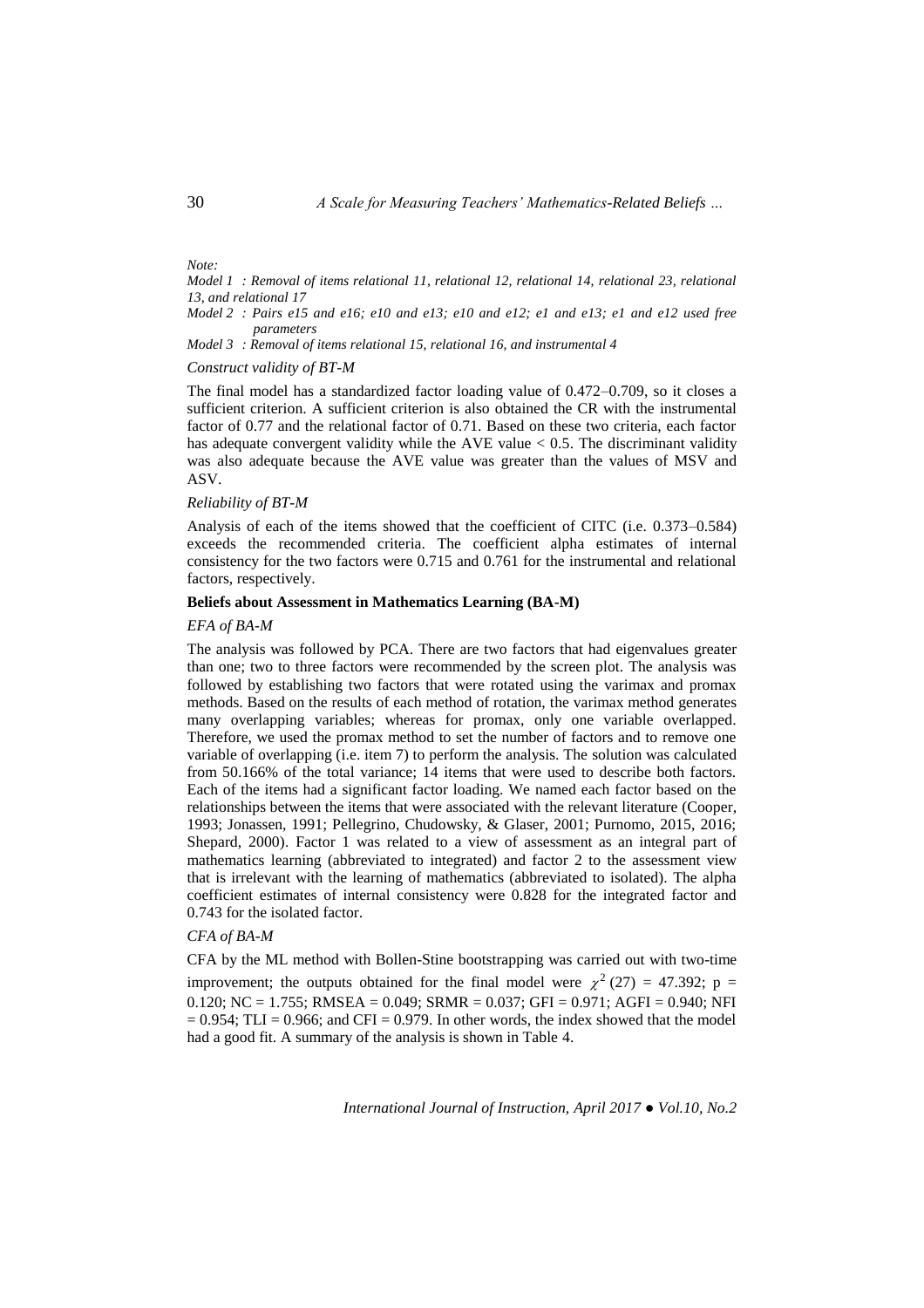## Table 4 Fit Indices and BA-M Model Comparison

|              | Good fit           | Acceptable fit             | Model 0 | Model 1 | Model 2 |
|--------------|--------------------|----------------------------|---------|---------|---------|
| NC.          | $1 \leq NC \leq 2$ | $2 \leq NC \leq 3$         | 5.140   | 4.557   | 1,755   |
| <b>RMSEA</b> | $\leq 0.05$        | $0.05 <$ RMSEA $\leq 0.08$ | 0.114   | 0.106   | 0.049   |
| <b>SRMR</b>  | $\leq 0.05$        | $0.05 <$ SRMR $\leq 0.08$  | 0.075   | 0.062   | 0.037   |
| <b>GFI</b>   | $\geq 0.95$        | $\geq 0.90$                | 0.853   | 0.916   | 0.971   |
| AGFI         | $\geq 0.95$        | $\geq 0.90$                | 0.796   | 0.865   | 0.940   |
| <b>NFI</b>   | $\geq 0.95$        | $\geq 0.90$                | 0.768   | 0.850   | 0.954   |
| <b>CFI</b>   | $\geq 0.95$        | $\geq 0.90$                | 0.763   | 0.838   | 0.966   |
| TLI          | $\geq 0.95$        | $\geq 0.90$                | 0.802   | 0.878   | 0.979   |
|              |                    |                            |         |         |         |

*Note:*

*Model 1: removal items isolated15, integrated9, integrated6, and integrated2 Model 2: pairs e13 and e9; e5 and e3; e10 and e9; e3 and e1; e11 and e12; e5 and e1 used free parameters*

### *Construct Validity of the BA-M*

Based on the values of standardized factor loading that were in the range of 0.532– 0.792, each variable had an adequate factor loading. The CR values of the integrated and isolated factors were above the recommended threshold: 0.82 and 0.80, respectively. This indicated that convergent validity was quite adequate, although the AVE coefficient was less than 0.5. Furthermore, comparison of the values of AVE, ASV, and MSV shows that the AVE values were greater than the values of the other two; each factor had adequate discriminant validity.

#### *Reliability of BA-M*

Analysis of each item showed that the values of CITC are greater than 0.3, i.e. greater than the recommended threshold for item validity. Internal consistency indicated at the level sufficient in each factor with the values of 0.782 for the integrated factor and 0.773 for the isolated factor.

## **DISCUSSION AND CONCLUSION**

We have reported on the development and validation of a scale to measure teachers' beliefs related to mathematics. Three subscales were analyzed separately, including teacher beliefs about the nature of mathematics, mathematics teaching, and assessment in mathematics learning. Based on the results of EFA, each subscale produced two factors. Beliefs about the nature mathematics produced dynamic and relevant factors. The dynamic factor is closely associated with the constructivist perspective of mathematics as a product of human thinking, continuously open for improvement, not a finished product, and having no absolute truth (Ernest, 1991, 1998; Hersh, 1997). Similarly, the relevant factor was also associated with the constructivist view that sees mathematics as an integral part of the nature of human thought, human culture, so it cannot be separated by physical science, nor the other sciences. Therefore, to describe the traditional beliefs about the nature of mathematics using this instrument, the data of one factor can be reversed. Similar scale factor can also be found in Op't Eynde and De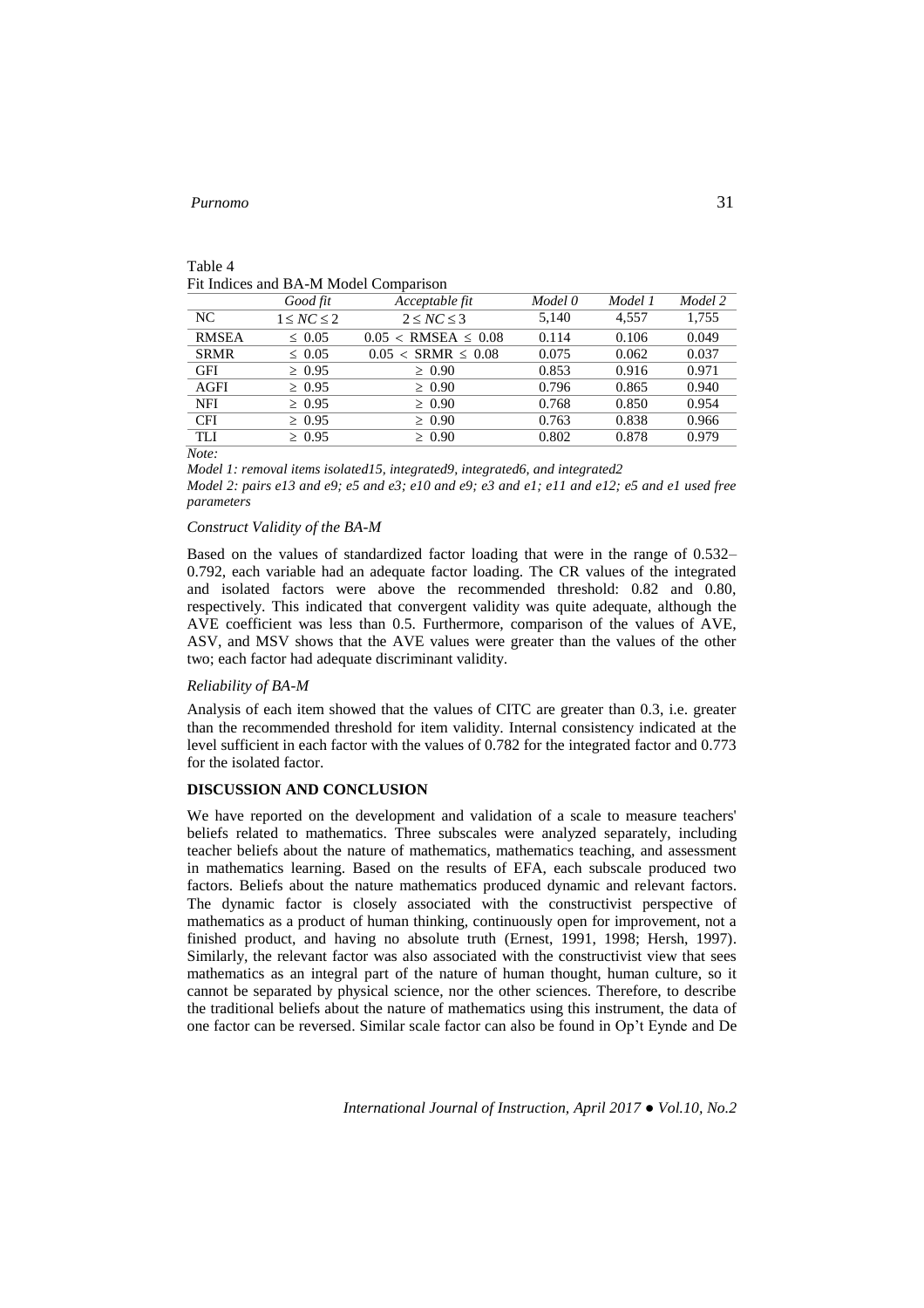Corte (2003) who developed the mathematics-related beliefs scale for students. In their study, the beliefs about traditional mathematics are measured by reversing the score obtained by a constructivism factor. Furthermore, beliefs about mathematics teaching and assessment in mathematics learning, each consisting of two factors together, can be associated with the view of constructivism and objectivism (Cooper, 1993; Jonassen, 1991).

Based on the results of the CFA, the suitability criteria for each scale at the limits were adequate. There were nine items of beliefs about the nature of mathematics, 11 items of beliefs of mathematics teaching, and 10 items of beliefs about assessment in mathematics learning. All subscales had adequate construct validity. The alpha coefficients were within 0.715–0.787, whose factors in each subscale had adequate internal consistency.

There were limitations, including only taking samples from primary school teachers in Jakarta. Therefore, further research needs to take samples from different populations (both in location and school level) to improve the generalization of the findings. In addition, assessed validity of the scales is only convergent and discriminant validity. Therefore, subsequent studies need to consider validity of others, such as divergent validity, predictive, etc.

## **REFERENCES**

Abdullah, A., Marzbali, M. H., Woolley, H., Bahauddin, A., & Tilaki, M. J. M. (2014). Territorial functioning and victimisation: conceptualisation and scale development. *Crime, Law and Social Change, 61*(3), 335–354. https://doi.org/10.1007/s10611-013- 9490-6

Barkatsas, A. T., & Malone, J. (2005). A typology of mathematics teachers' beliefs about teaching and learning mathematics and instructional practices. *Mathematics Education Research Journal, 17*(2), 69–90.

Barrett, P. (2007). Structural equation modelling: Adjudging model fit. Personality and *Individual Differences, 42*(5), 815–824. https://doi.org/10.1016/j.paid.2006.09.018

Beswick, K. (2005). The beliefs/practice connection in broadly defined contexts. *Mathematics Education Research Journal, 17*(2), 39–68.

Beswick, K. (2012). Teachers' beliefs about school mathematics and mathematicians' mathematics and their relationship to practice. *Educational Studies in Mathematics, 79*(1), 127–147. https://doi.org/10.1007/s10649-011-9333-2

Boz, N. (2008). Turkish pre-service Mathematics teachers' beliefs about Mathematics teaching. *Australian Journal of Teacher Education, 33*(5), 5.

Brown, G. T. L. (2004). Teachers' conceptions of assessment: Implications for policy and professional development. *Assessment in Education: Principles, Policy & Practice, 11*(3), 301–318. https://doi.org/10.1080/0969594042000304609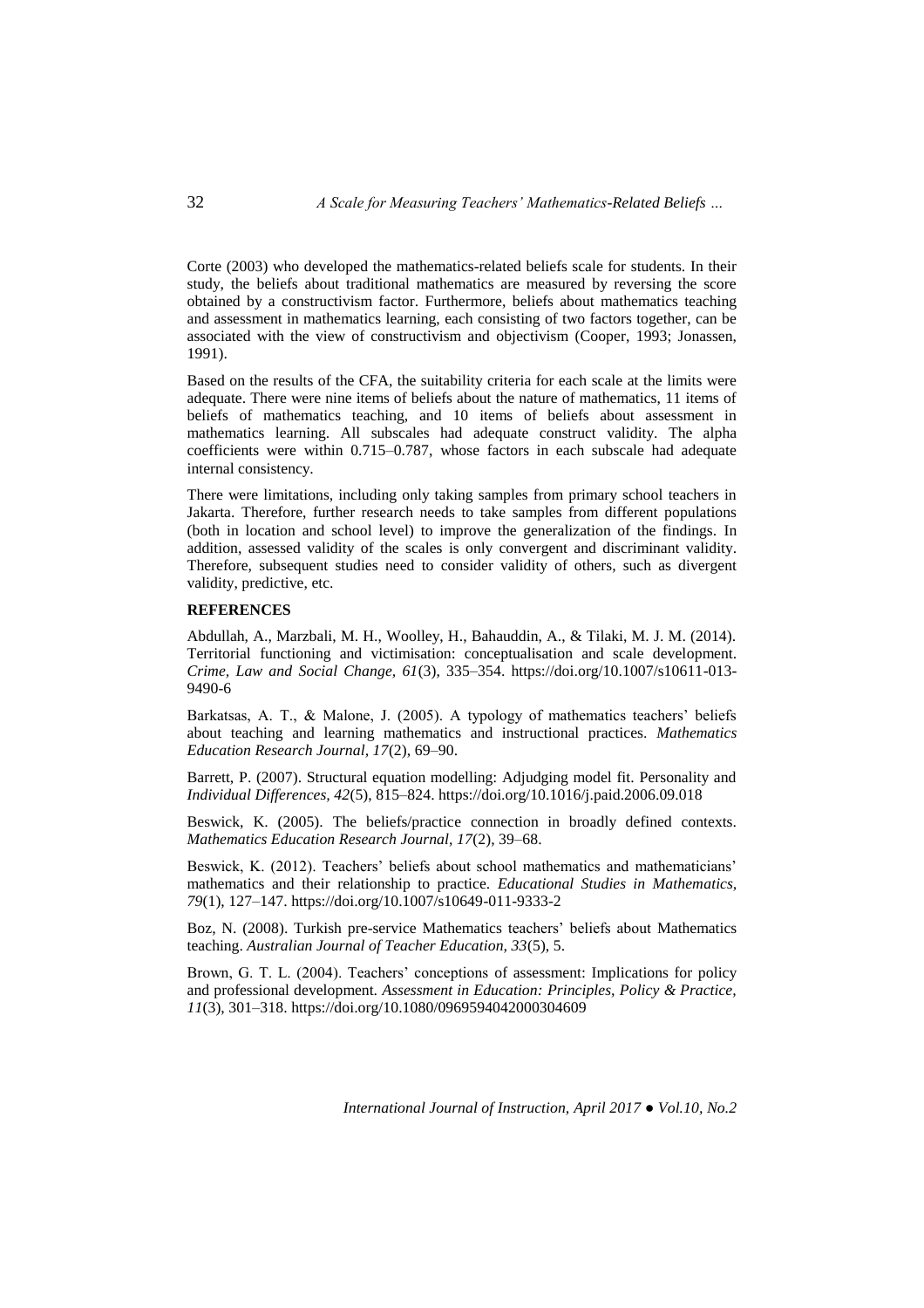Brown, G. T. L., & Gao, L. (2015). Chinese teachers' conceptions of assessment for and of learning: Six competing and complementary purposes. *Cogent Education, 2*(1), 993836. https://doi.org/10.1080/2331186X.2014.993836

Brown, G. T. L., Hui, S. K. F., Yu, F. W. M., & Kennedy, K. J. (2011). Teachers' conceptions of assessment in Chinese contexts: A tripartite model of accountability, improvement, and irrelevance. *International Journal of Educational Research, 50*(5–6), 307–320. https://doi.org/10.1016/j.ijer.2011.10.003

Brown, G. T. L., & Remesal, A. (2012). Prospective teachers' conceptions of assessment: a cross-cultural comparison. *The Spanish Journal of Psychology, 15*(1), 75– 89. https://doi.org/10.5209/rev\_SJOP.2012.v15.n1.37286

Byrne, B. M. (2013). *Structural equation modeling with AMOS: Basic concepts, applications, and programming.* New York: Routledge.

Charalambous, C., Philippou, G., & Kyriakides, L. (2002). Towards understanding teachers' philosophical beliefs about Mathematics. In A. Cockburn & E. Nardi (Eds.), *Annual meeting of the ınternational group for the psychology of Mathematics education*. Norwich: University of East Anglia.

Clark, L. A., & Watson, D. (1995). Constructing validity: Basic issues in objective scale development. *Psychological Assessment, 7*(3), 309–319. https://doi.org/10.1037/1040- 3590.7.3.309

Cooper, P. A. (1993). Paradigm shifts in designed ınstruction: From behaviorism to cognitivism to constructivism. *Educational Technology, 33*(5), 12–19.

DeVellis, R. F. (2017). *Scale development: Theory and applications* (Fourth Edition). SAGE Publication Inc. Thousand Oaks, California: SAGE Publications, Inc.

Drageset, O. G. (2010). The ınterplay between the beliefs and the knowledge of Mathematics teachers. *Mathematics Teacher Education and Development, 12*(1), 30– 49.

Ernest, P. (1991). *The philosophy of mathematics education*. London: Routledge Falmer.

Ernest, P. (1998). *Social constructivism as a philosophy of mathematics*. Albany, New York: Suny Press.

Fichman, M., & Cummings, J. N. (2003). Multiple Imputation for Missing Data: Making the Most of What You Know. *Organizational Research Methods, 6*(3), 282–308. https://doi.org/10.1177/1094428103006003002

Furinghetti, F., & Pehkonen, E. (2002). Rethinking characterizations of beliefs. In G. C. Leder, E. Pehkonen, & G. Törner (Eds.), *Beliefs: A hidden variable in mathematics education?* (Vols. 31, 39–57). Dordrecht, The Netherlands: Kluwer Academic Publishers.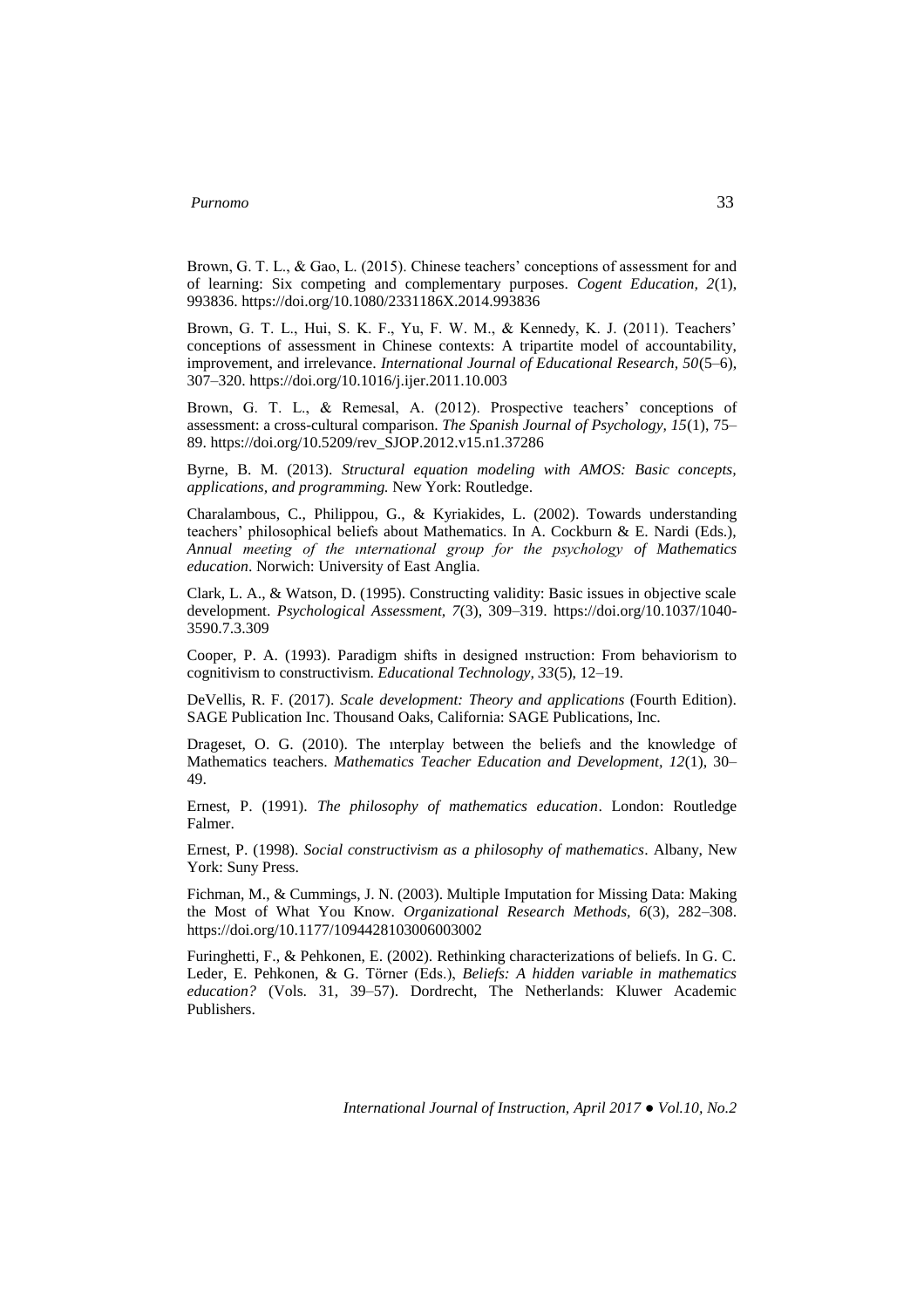Genc, E. (2005). Development and validation of an instrument to evaluate science teachers' assessment beliefs and practices. Department of Middle and Secondary Education. Florida State University, Tallahassee, FL. Retrieved from Education. Florida State University, Tallahassee, FL. Retrieved from http://diginole.lib.fsu.edu/etd

Hair, J. F. J., Black, W. C., Babin, B. J., & Anderson, R. E. (2010). *Multivariate data analysis (Seventh Edition)*. Upper Saddle River, NJ: Prentice Hall, Inc.

Hersh, R. (1997). *What is mathematics, really?* Oxford, New York: Oxford University Press.

Holm, J., & Kajander, A. (2012). Interconnections of knowledge and beliefs in teaching mathematics. *Canadian Journal of Science, Mathematics and Technology Education, 12*(1), 7–21.

Jao, L. (2016). Shifting pre-service teachers' beliefs about Mathematics teaching: the contextual situation of a Mathematics methods course. *International Journal of Science and Mathematics Education,* 1–20. https://doi.org/10.1007/s10763-016-9719-9

Jonassen, D. H. (1991). Objectivism versus constructivism: Do we need a new philosophical paradigm? *Educational Technology Research and Development, 39*(3), 5– 14.

Kajander, A. (2007). Unpacking mathematics for teaching: A study of preservice elementary teachers' evolving mathematical understandings and beliefs. *Journal of Teaching and Learning, 5*(1), 33–54.

Leder, G. C., & Forgasz, H. J. (2002). Measuring mathematical beliefs and their impact on the learning of mathematics. In G. C. Leder, E. Pehkonen, & G. Törner (Eds.), *Beliefs: A hidden variable in mathematics education* (Vol. 31, 95–114). Dordrecht, The Netherlands: Kluwer Academic Publishers.

Loehlin, J. C. (2004). *Latent variable models: An ıntroduction to factor, path, and structural analysis* (4th edition). Mahwah, N. J.: Psychology Press.

Lui, A. M., & Bonner, S. M. (2016). Preservice and inservice teachers' knowledge, beliefs, and instructional planning in primary school mathematics. *Teaching and Teacher Education, 56*, 1–13. https://doi.org/10.1016/j.tate.2016.01.015

Malhotra, N. K., & Dash, S. (2011). *Marketing research: An applied orientation* (6th ed.). New Jersey: Pearson Education.

McMillan, J. H., & Schumacher, S. (2006). *Research in education: evidence-based ınquiry* (6th ed.). Boston: Pearson/Allyn and Bacon.

Nevitt, J., & Hancock, G. R. (2001). Performance of bootstrapping approaches to model test statistics and parameter standard error estimation in structural equation modeling. *Structural Equation Modeling, 8*(3), 353–377. https://doi.org/10.1207/S15328007SEM0803\_2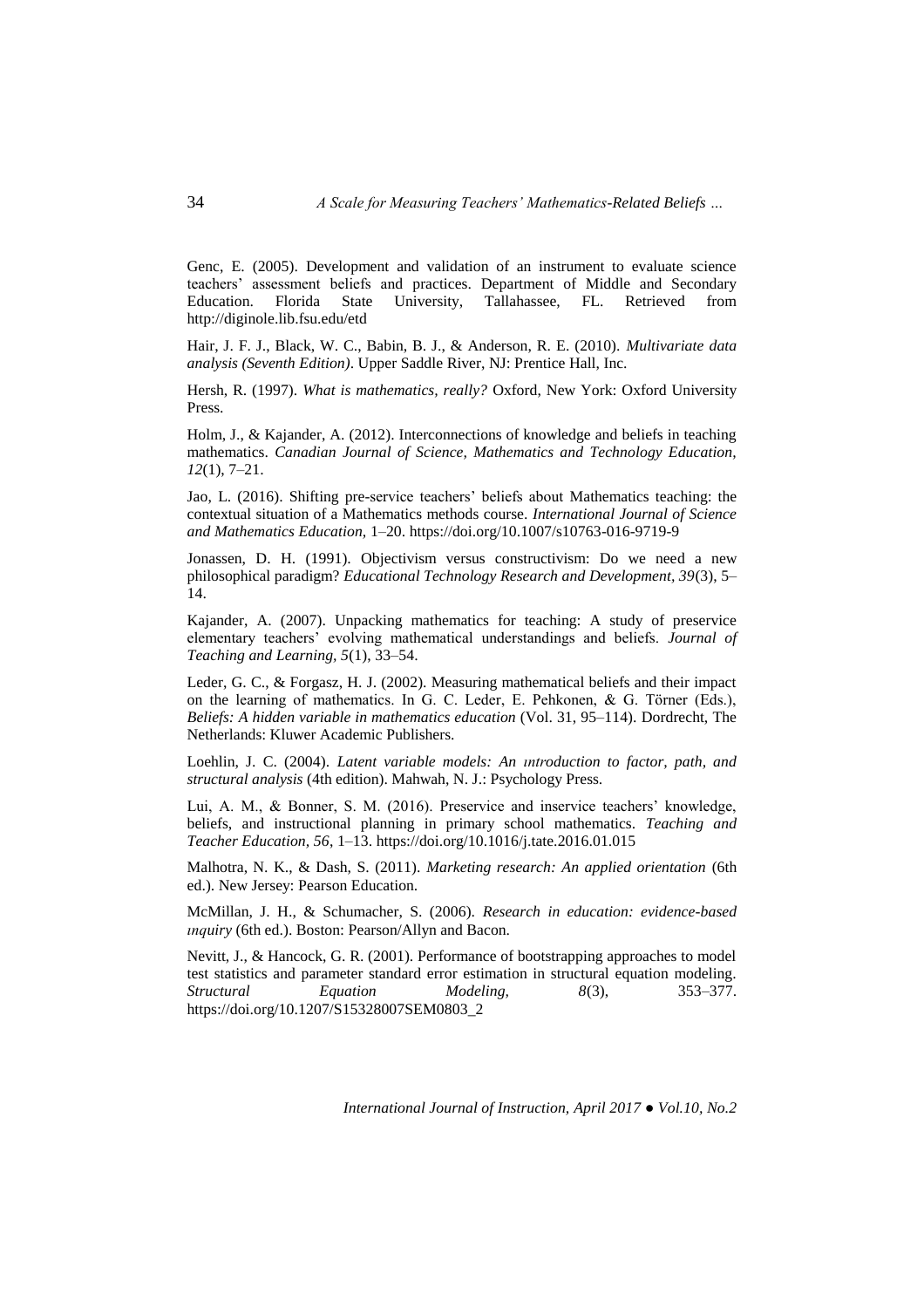Op't Eynde, P., & De Corte, E. (2003). *Students' Mathematics-related belief systems: Design and analysis of a questionnaire.* In Annual Meeting of the American Educational Research Association. Chicago, IL.

Pellegrino, J. W., Chudowsky, N., & Glaser, R. (2001). *Knowing what students know: the science and design of educational assessment.* Washington D. C: National Academy.

Perkkilä, P. (2003). Primary school teachers' mathematics beliefs and teaching practices. In M. A. Mariotti (Ed.), Proceedings of the Third Conference of the European Society for Research in Mathematics Education (pp. 1–8). Bellaria, Italy. Retrieved from http://www.dm.unipi.it/~didattica/CERME3/proceedings/Groups/TG2/TG2\_perkkila\_cerme3.pdf

Pituch, K. A., & Stevens, J. P. (2016). *Applied multivariate statistics for the social sciences* (Sixth Edition). London, United Kingdom: Taylor & Francis Ltd.

Purnomo, Y. W. (2015). Pengembangan desain pembelajaran berbasis penilaian dalam pembelajaran matematika. *Cakrawala Pendidikan, XXXIV(2),* 182–191.

Purnomo, Y. W. (2016). Perbaikan Instruksional dalam Implementasi Assessment-Based Learning di Kelas Matematika. *Cakrawala Pendidikan, XXXV(3),* 403–411. Retrieved from http://journal.uny.ac.id/index.php/cp/article/view/8821

Purnomo, Y. W., Kowiyah, Alyani, F., & Assiti, S. S. (2014). Assessing number sense performance of Indonesian elementary school students. *International Education Studies, 7*(8), 74–84. https://doi.org/10.5539/ies.v7n8p74

Purnomo, Y. W., Suryadi, D., & Darwis, S. (2016). Examining pre-service elementary school teacher beliefs and instructional practices in mathematics class. *International Electronic Journal of Elementary Education, 8*(4), 629–642.

Savion, L. (2009). Clinging to discredited beliefs: the larger cognitive story. *Journal of the Scholarship of Teaching and Learning, 9*(1), 81–92.

Schlomer, G. L., Bauman, S., & Card, N. A. (2010). Best practices for missing data management in counseling psychology. *Journal of Counseling Psychology, 57*(1), 1–10. https://doi.org/10.1037/a0018082.

Shepard, L. A. (2000). The role of assessment in a learning culture. *Educational Researcher, 29*(7), 4–14. https://doi.org/10.3102/0013189X029007004

Shinde, M. B., & Karekatti, T. K. (2012). Pre-service teachers' beliefs about teaching English to primary school children. *International Journal of Instruction, 5*(1), 69–86.

Suci, V. W., & Purnomo, Y. W. (2016). Hubungan antara konsepsi penilaian dan kecemasan siswa sekolah dasar di kelas Matematika. *Βeta, 9*(1), 48–60. Retrieved from http://ejurnal.iainmataram.ac.id/index.php/beta

Tabachnick, B. G., & Fidell, L. S. (2007). *Using multivariate statistics* (Fifth Edition). Boston, MA: Pearson Education, Inc. https://doi.org/10.1037/022267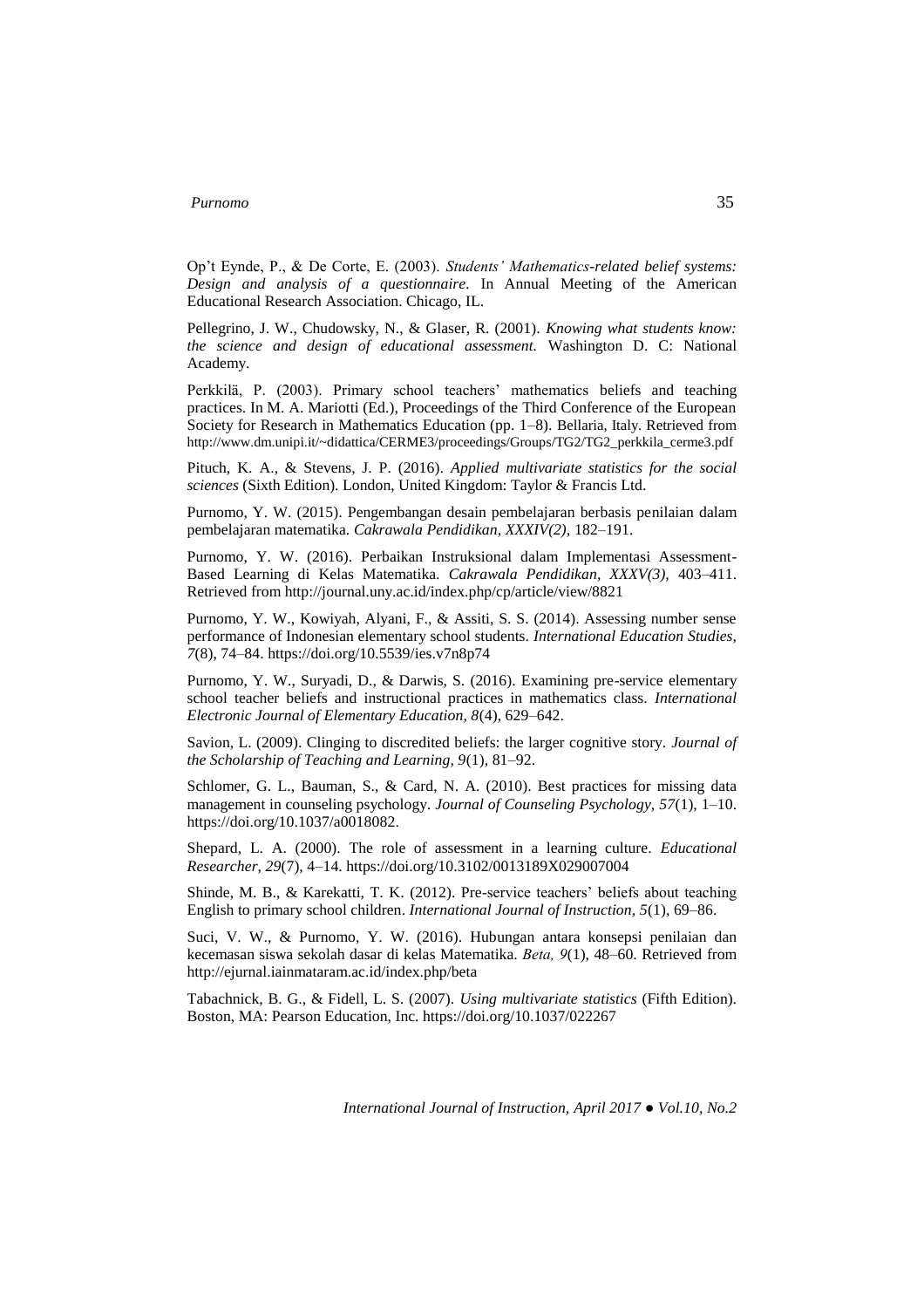Tatto, M. T., Schwille, J., Senk, S. L., Ingvarson, L., Peck, R., & Rowley, G. (2008). Teacher education study in mathematics (TEDS-M), conceptual framework. East Lansing, MI: Teacher Education and Development International Study Center, College of Education, Michigan State University.

Thompson, A. G. (1992). Teachers' beliefs and conceptions: A synthesis of the research. In D. A. Grouws (Ed.), *Handbook of research on mathematics teaching and learning* (pp. 127–146). New York: Macmillan Publishing Co, Inc. Retrieved from http://psycnet.apa.org/psycinfo/1992-97586-007

Van Zoest, L. R., Jones, G. A., & Thornton, C. A. (1994). Beliefs about mathematics teaching held by pre-service teachers involved in a first grade mentorship program. *Mathematics Education Research Journal, 6*(1), 37–55. https://doi.org/10.1007/BF03217261

Wilkins, J. L. M. (2008). The relationship among elementary teachers' content knowledge, attitudes, beliefs, and practices. *Journal of Mathematics Teacher Education, 11*(2), 139–164. https://doi.org/10.1007/s10857-007-9068-2

Worthington, R. L., & Whittaker, T. A. (2006). Scale development research: A content analysis and recommendations for best practices. *The Counseling Psychologist, 34*(6), 806–838. https://doi.org/10.1177/0011000006288127

Wymer, W., & Alves, H. M. B. (2013). Scale development research in nonprofit management & marketing: a content analysis and recommendation for best practices. *International Review on Public and Nonprofit Marketing, 10*(1), 65–86. https://doi.org/10.1007/s12208-012-0093-1

#### **Turkish Abstract**

### **Öğretmenlerin Matematiğe İlişkin İnançlarını Ölçmeye Yönelik Ölçek Geliştirme: Bir Geçerlik ve Güvenirlik Çalışması**

Bu çalışmanın amacı öğretmenlerin matematiğe ilişkin fikirleriyle ilgili özellikle matematiğin doğasına olan inançları , matematik öğretimi ve matematikte öğrenmeyi değerlendirmede kullanılması için geçerli bir inanç ölçeği geliştirmektir. Bunu başarmak için ölçek geliştirme çalışması yapılmıştır. 54 maddeden oluşan taslak ölçeğin 16 maddesi matematiğin doğasına olan inançlarla; 23 maddesi matematik öğretimiyle ve 15 maddesi matematikte öğrenmeyi değerlendirmeye ilişkin inançlarla ilgilidir. İlk aşamaya 252 ilkokul öğretmeni katılmış ve ölçek faktörünün yapısını değerlendirmek için açımlayıcı faktör analizi (EFA) uygulanmıştır. İkinci aşamaya, 350 ilkokul öğretmeni katılmış ve açımlayıcı faktör analizinin (EFA) sonuçlarını onaylamak için doğrulayıcı faktör analizi (CFA) uygualnmıştır. Doğrulayıcı faktör analizi sonuçları kurulan modelin nitelikli uyum indekslerine sahip olduğunu göstermiştir.

Anahtar Kelimeler: matematiğe ilişkin inançlar, ilkokul öğretmenleri, ölçek geliştirmek, geçerlilik çalışmaları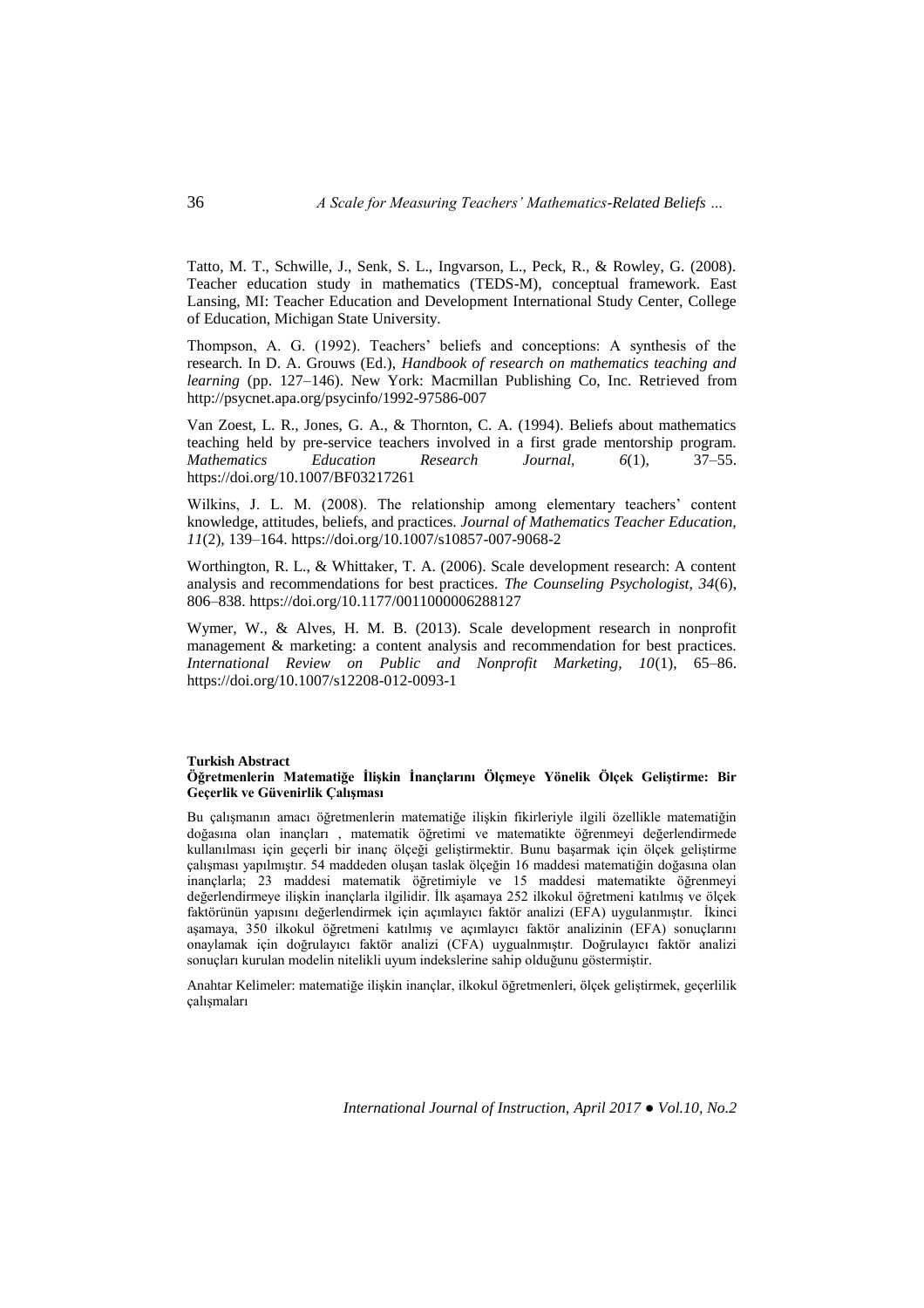### **French Abstract**

#### **Une Échelle pour Mesurer les Croyances Concernant les mathématiques de Professeurs : une Validité et une Étude de Fiabilité**

Le but de cette étude était de développer et valider une échelle de croyances de professeur liées aux mathématiques, à savoir, des croyances de la nature de mathématiques, l'enseignement de mathématiques et l'évaluation dans l'apprentissage de mathématiques. Une étude de développement d'échelle a été utilisée pour le réaliser. Le projet(contingent) de l'échelle a consisté en 54 articles dans lequel 16 articles liés aux croyances de la nature de mathématiques, 23 articles liés aux croyances de l'enseignement de mathématiques et 15 articles liés aux croyances de l'évaluation dans l'apprentissage de mathématiques. À la première phase, 252 instituteurs ont participé et l'analyse de facteur exploratoire (EFA) a été exécutée pour évaluer la structure du facteur d'échelle. Il y avait deux facteurs à chaque échelle a résulté de l'analyse. À la deuxième phase, 350 instituteurs ont participé et l'analyse de facteur confirmative (CFA) a été exécutée pour confirmer que les facteurs ont résulté de l'EFA. Le résultat de CFA a indiqué que le modèle établi avait des indices convenables suffisants.

Mots Clés: les croyances concernant les mathématiques, les instituteurs, pèsent le développement, des études de validation

#### **Arabic Abstract**

### **ومقياس لقياس معتقدات المعلمين ذات الصلة بالرياضيات: دراسة الصدق والصالحية**

وكان الغرض من هذه الدراسة هو تطوير والتحقق من صحة مقياس من المعتقدات المعلم تتعلق الرياضيات، وهي المعتقدات حول طبيعة الرياضيات وتعليم الرياضيات، وتقييم في تعلم الرياضيات. واستخدمت دراسة التنمية الواسعة لتحقيق ذلك. يتكون مشروع مقياس من 45 العناصر التي 61 مواضيع ذات صلة ب المعتقدات حول طبيعة الرياضيات، 32 بنود تتعلق المعتقدات حصر ع حيس من .<br>حول تدريس الرياضيات، و 15 من المواد ذات الصلة إلى المعتقدات حول التقييم في تعلم الرياضيات. في المرحلة الأولى، وشارك 252 من معلمي المدارس الابتدائية وتم إجراء التحليل العاملي الاستكشافي (التعليم للجميع) لتقييم هيكل عامل المقياس. كان هناك اثنين من العوامل في كل مقياس نتج من التحليل. في المرحلة الثانية، وشارك 243 من معلمي المدارس االبتدائية وتم أن النموذج الذي زيارتها CFA لتأكيد أدت عوامل من التعليم للجميع. وأشارت نتيجة (CFA (إجراء التحليل العاملي التوكيدي مؤشرات تناسب كافية

الكلمات الرئيسية: المعتقدات المتعلقة الرياضيات ومعلمي المدارس االبتدائية والتنمية على نطاق والدراسات التحقق من صحة

#### **German Abstract**

#### **Eine Skala für die Messung der Mathematik-bezogenen Glauben der Lehrer: Eine Gültigkeits- und Zuverlässigkeitsstudie**

Der Zweck dieser Studie war es, eine Skala von Lehrer Glauben in Bezug auf Mathematik zu entwickeln und zu validieren, nämlich Glauben über die Natur der Mathematik, Mathematik Lehre und Bewertung des Mathematiklernens. Eine Skalenentwicklungsstudie wurde verwendet, um es zu erreichen. Die Entwürfe Skala bestand aus 54 Posten, in denen 16 Elemente im Zusammenhang mit Glauben über die Natur der Mathematik, 23 Elemente im Zusammenhang mit Überzeugungen über die Lehre der Mathematik und 15 Elemente im Zusammenhang mit Überzeugungen über die Beurteilung in des Mathematiklernens. In der ersten Phase nahmen 252 Grundschullehrer teil und die Explorationsfaktoranalyse (EFA) wurde durchgeführt, um die Struktur des Skalenfaktors zu bewerten. Es gab zwei Faktoren in jeder Skala, die aus der Analyse resultierten. In der zweiten Phase nahmen 350 Grundschullehrer teil und die Bestätigungsfaktoranalyse (CFA) wurde durchgeführt, um die aus der EFA resultierenden